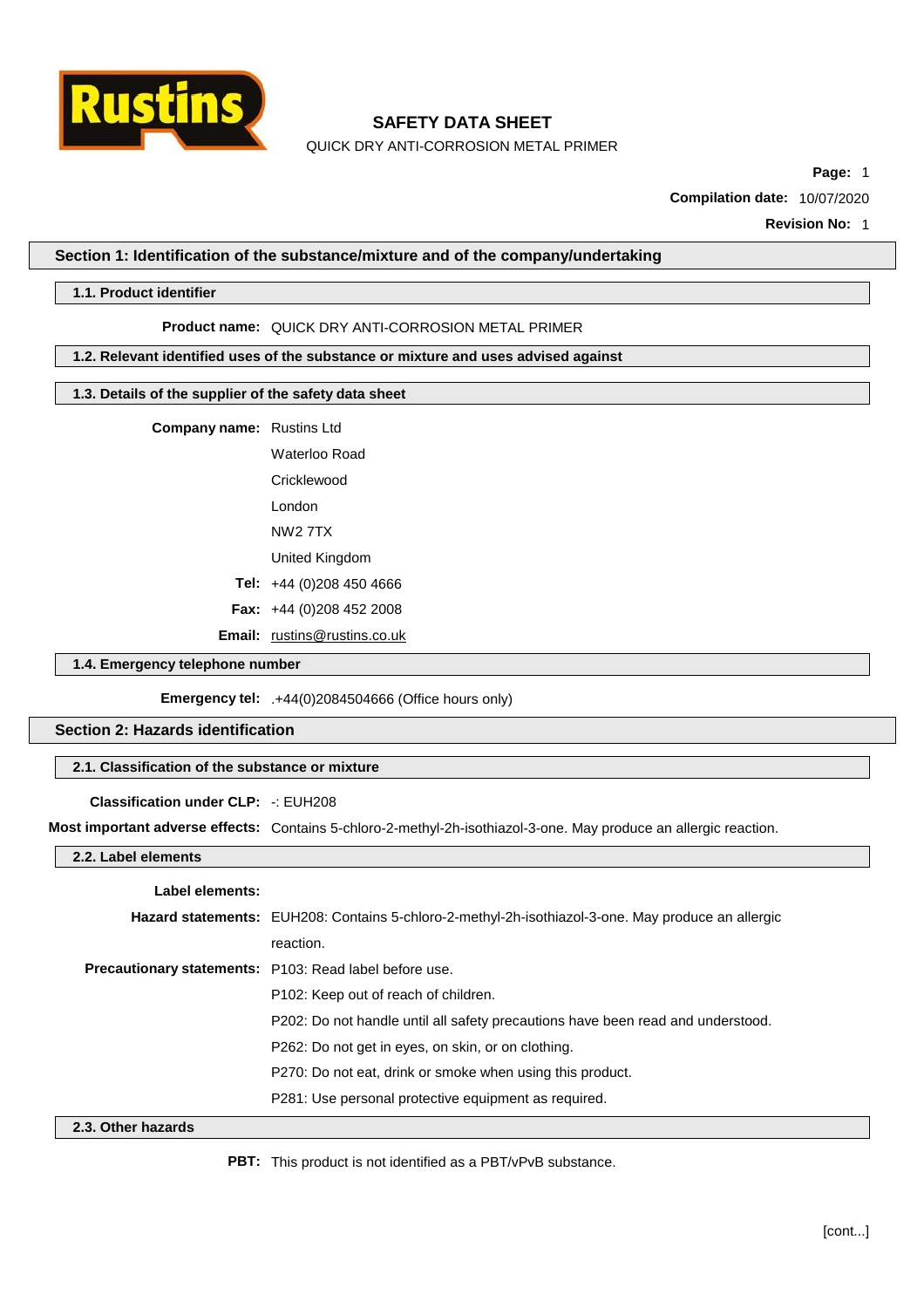# QUICK DRY ANTI-CORROSION METAL PRIMER

**Page:** 2

#### **Section 3: Composition/information on ingredients**

### **3.2. Mixtures**

#### **Hazardous ingredients:**

5-CHLORO-2-METHYL-2H-ISOTHIAZOL-3-ONE

| <b>EINECS</b> | CAS.       | PBT / WEL | <b>CLP Classification</b>                  | Percent |
|---------------|------------|-----------|--------------------------------------------|---------|
|               | 55965-84-9 | -         | Skin Corr. 1B: H314; Skin Sens. 1:<br>H317 | 0.200%  |

BYK- 420

|  | Skin Irrit. 2: H315; Eye Irrit. 2: H319;<br>Repr. 1B: H360D; STOT SE 3: H335 | $00\%$ |
|--|------------------------------------------------------------------------------|--------|
|--|------------------------------------------------------------------------------|--------|

# **Section 4: First aid measures**

### **4.1. Description of first aid measures**

**Skin contact:** Wash immediately with plenty of soap and water.

**Eye contact:** Bathe the eye with running water for 15 minutes.

**Ingestion:** Wash out mouth with water.

**Inhalation:** Move to fresh air in case of accidental inhalation of vapours.

#### **4.2. Most important symptoms and effects, both acute and delayed**

**Skin contact:** There may be mild irritation at the site of contact.

**Eye contact:** There may be irritation and redness.

**Ingestion:** There may be irritation of the throat.

**Inhalation:** No symptoms.

### **4.3. Indication of any immediate medical attention and special treatment needed**

**Immediate / special treatment:** Not applicable.

### **Section 5: Fire-fighting measures**

**5.1. Extinguishing media**

**Extinguishing media:** Suitable extinguishing media for the surrounding fire should be used. Use water spray

to cool containers.

# **5.2. Special hazards arising from the substance or mixture**

**Exposure hazards:** In combustion emits toxic fumes.

**5.3. Advice for fire-fighters**

**Advice for fire-fighters:** Wear self-contained breathing apparatus. Wear protective clothing to prevent contact with skin and eyes.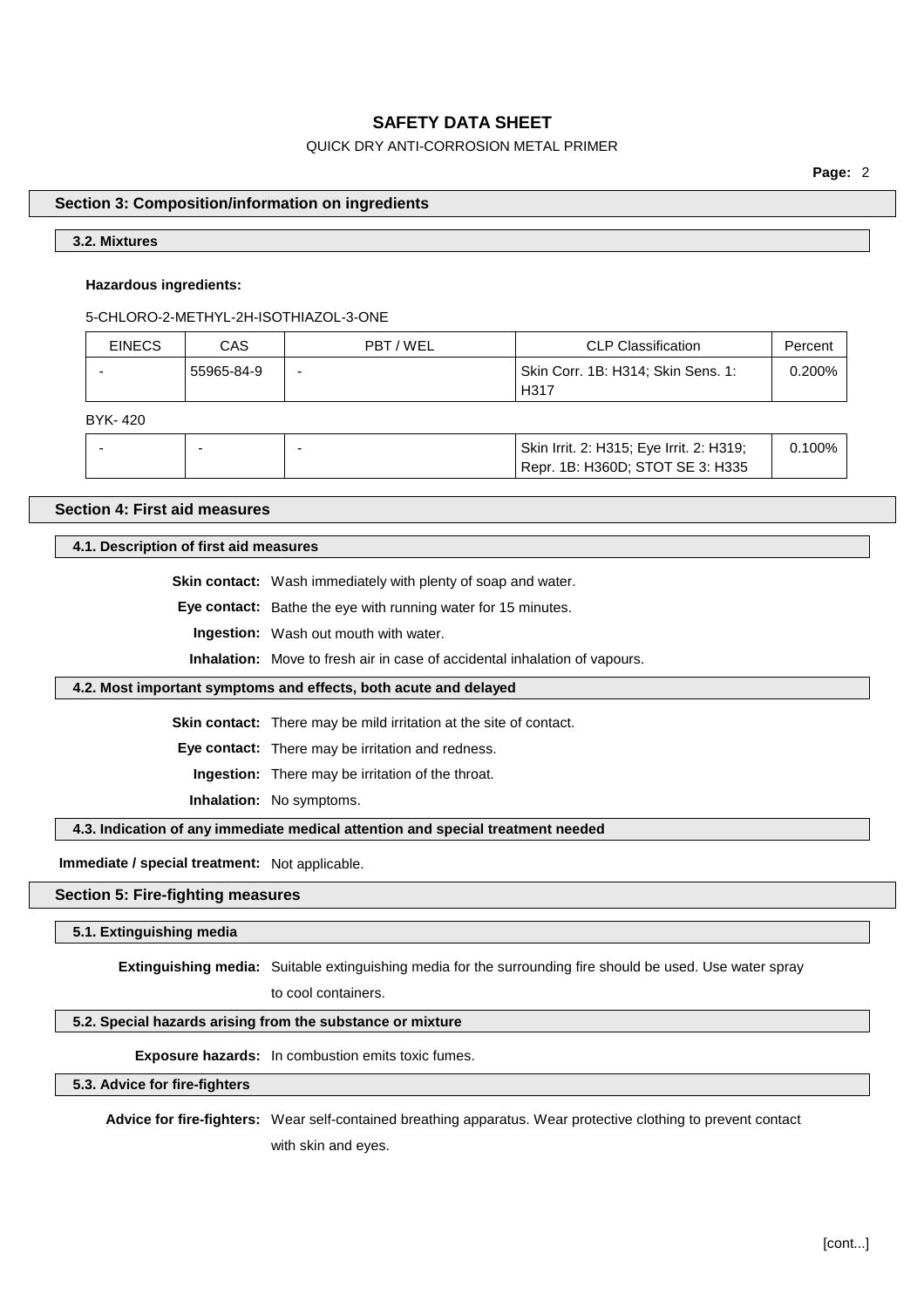### QUICK DRY ANTI-CORROSION METAL PRIMER

#### **Section 6: Accidental release measures**

#### **6.1. Personal precautions, protective equipment and emergency procedures**

**Personal precautions:** Refer to section 8 of SDS for personal protection details. Turn leaking containers leakside up to prevent the escape of liquid. Mark out the contaminated area with signs and prevent access to unauthorised personnel.

**6.2. Environmental precautions**

**Environmental precautions:** Do not discharge into drains or rivers. Contain the spillage using bunding.

## **6.3. Methods and material for containment and cleaning up**

**Clean-up procedures:** Absorb into dry earth or sand. Transfer to a closable, labelled salvage container for

disposal by an appropriate method.

**6.4. Reference to other sections**

**Reference to other sections:** Refer to section 8 of SDS.

## **Section 7: Handling and storage**

# **7.1. Precautions for safe handling**

**Handling requirements:** Ensure there is sufficient ventilation of the area. Avoid direct contact with the substance.

#### **7.2. Conditions for safe storage, including any incompatibilities**

**Storage conditions:** Store in a cool, well ventilated area. Keep container tightly closed. The floor of the

storage room must be impermeable to prevent the escape of liquids.

**Suitable packaging:** Stainless steel. Glass. Coated steel. Polyethylene.

**7.3. Specific end use(s)**

**Specific end use(s):** No data available.

### **Section 8: Exposure controls/personal protection**

**8.1. Control parameters**

**Workplace exposure limits:** No data available.

**DNEL/PNEC Values**

**DNEL / PNEC** No data available.

#### **8.2. Exposure controls**

**Engineering measures:** The floor of the storage room must be impermeable to prevent the escape of liquids. **Respiratory protection:** Respiratory protection not required. **Hand protection:** Protective gloves. **Eye protection:** Safety glasses. **Skin protection:** Protective clothing.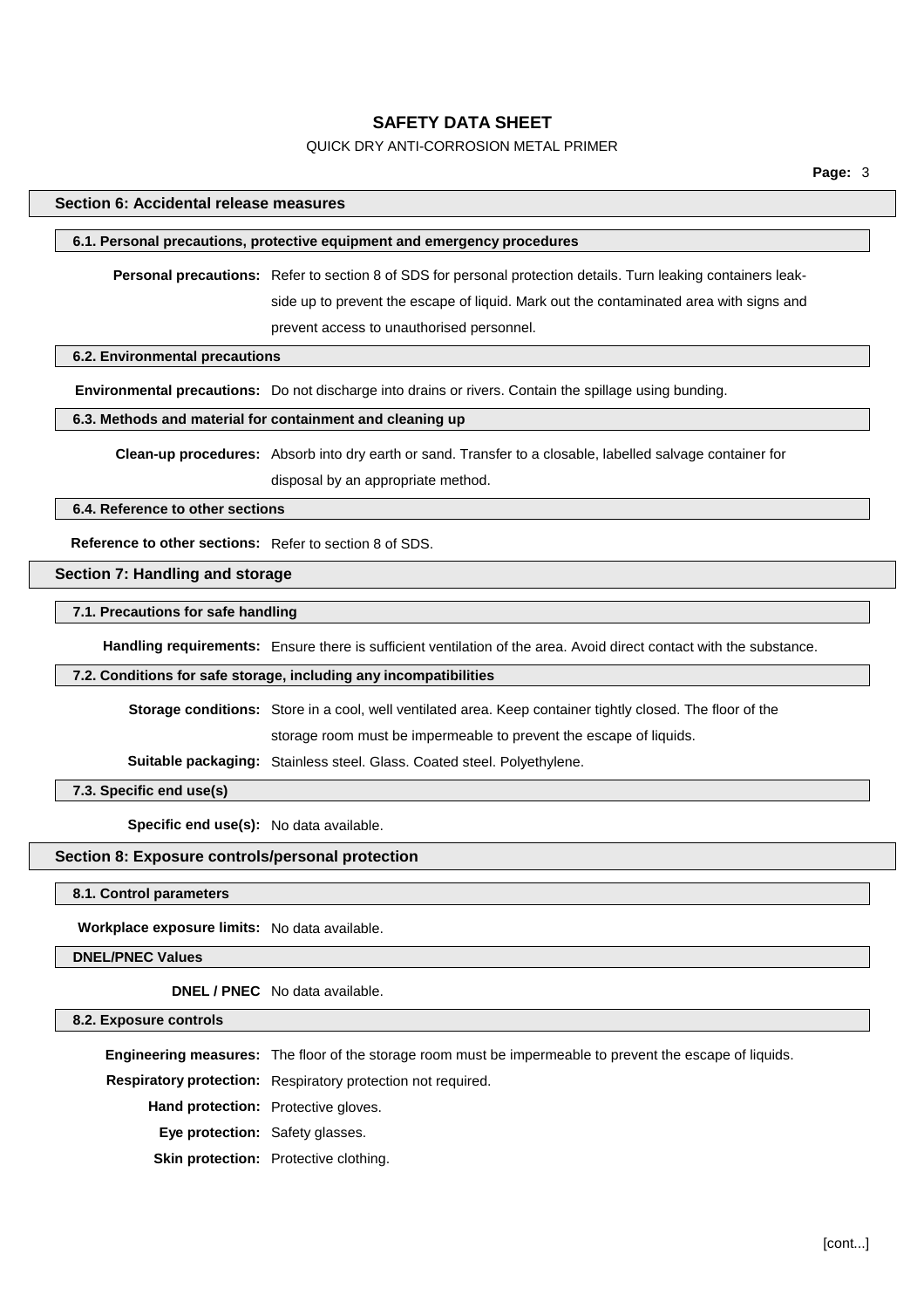# QUICK DRY ANTI-CORROSION METAL PRIMER

**Page:** 4

# **Section 9: Physical and chemical properties**

| 9.1. Information on basic physical and chemical properties |                                        |                                                   |                                  |
|------------------------------------------------------------|----------------------------------------|---------------------------------------------------|----------------------------------|
| <b>State: Liquid</b>                                       |                                        |                                                   |                                  |
|                                                            | <b>Colour: Red-brown</b>               |                                                   |                                  |
|                                                            | <b>Odour:</b> Barely perceptible odour |                                                   |                                  |
| <b>Evaporation rate:</b> No data available.                |                                        |                                                   |                                  |
|                                                            | <b>Oxidising:</b> No data available.   |                                                   |                                  |
| <b>Solubility in water: Soluble</b>                        |                                        |                                                   |                                  |
|                                                            | Viscosity: No data available.          |                                                   |                                  |
| <b>Boiling point/range °C:</b> approx. 100                 |                                        | <b>Melting point/range °C:</b> No data available. |                                  |
| <b>Flammability limits %: lower:</b> No data available.    |                                        |                                                   | <b>upper:</b> No data available. |
| <b>Flash point °C:</b> $>93$                               |                                        | Part.coeff. n-octanol/water: No data available.   |                                  |
| Autoflammability°C: No data available.                     |                                        | Vapour pressure: No data available.               |                                  |
| <b>Relative density: 1.37</b>                              |                                        |                                                   | $pH:$ Approx. 7                  |
|                                                            | <b>VOC g/l:</b> No data available.     |                                                   |                                  |

**9.2. Other information**

**Other information:** No data available.

## **Section 10: Stability and reactivity**

**10.1. Reactivity**

**Reactivity:** Stable under recommended transport or storage conditions.

**10.2. Chemical stability**

**Chemical stability:** Stable under normal conditions.

# **10.3. Possibility of hazardous reactions**

**Hazardous reactions:** Hazardous reactions will not occur under normal transport or storage conditions.

Decomposition may occur on exposure to conditions or materials listed below.

## **10.4. Conditions to avoid**

**Conditions to avoid:** Heat.

**10.5. Incompatible materials**

**Materials to avoid:** Strong oxidising agents. Strong acids.

# **10.6. Hazardous decomposition products**

**Haz. decomp. products:** In combustion emits toxic fumes.

## **Section 11: Toxicological information**

**11.1. Information on toxicological effects**

**Toxicity values:** No data available.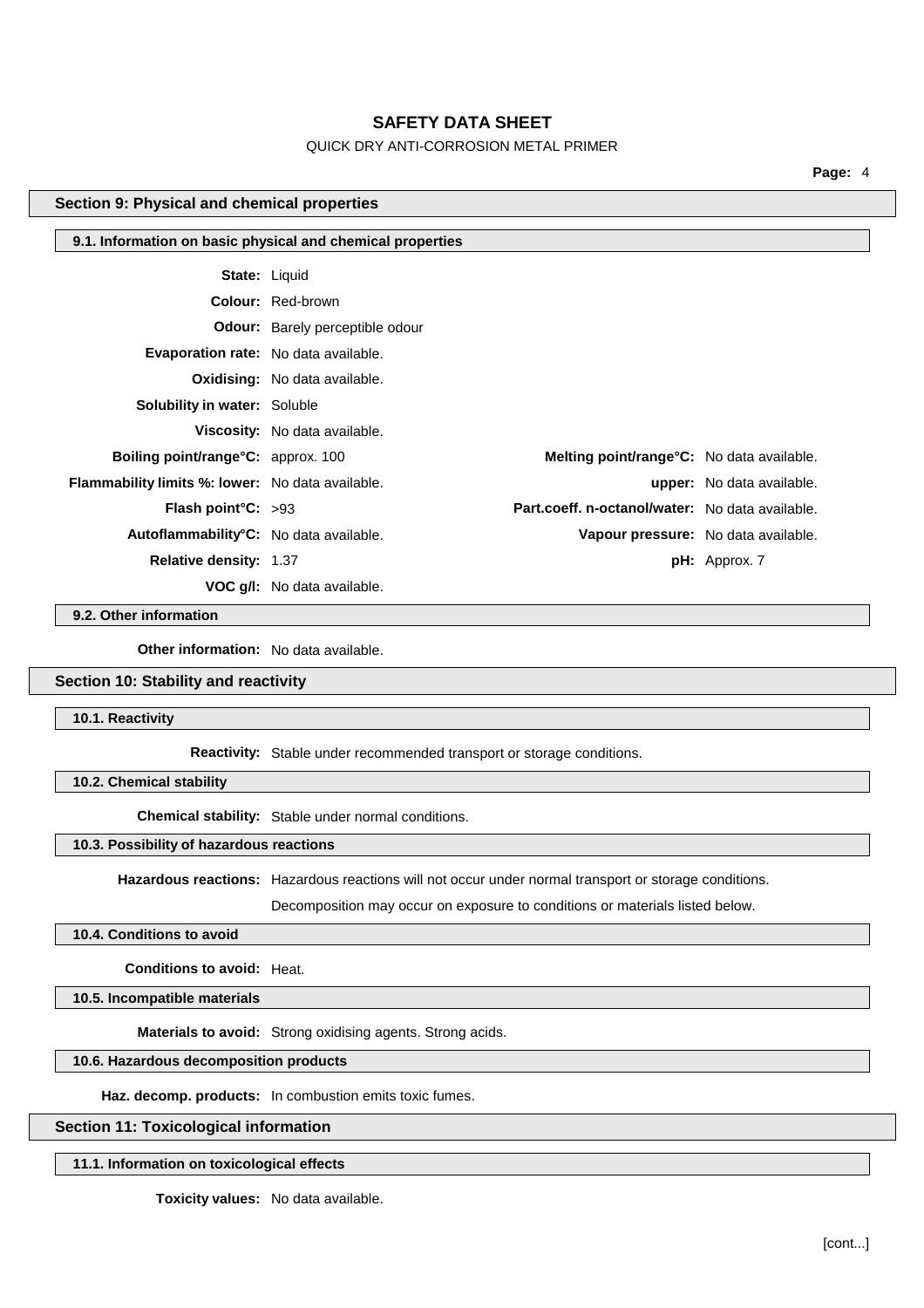# QUICK DRY ANTI-CORROSION METAL PRIMER

**Page:** 5

#### **Symptoms / routes of exposure**

**Skin contact:** There may be mild irritation at the site of contact.

**Eye contact:** There may be irritation and redness.

**Ingestion:** There may be irritation of the throat.

**Inhalation:** No symptoms.

**Section 12: Ecological information**

**12.1. Toxicity**

**Ecotoxicity values:** No data available.

**12.2. Persistence and degradability**

**Persistence and degradability:** Not biodegradable.

**12.3. Bioaccumulative potential**

**Bioaccumulative potential:** Bioaccumulation potential.

**12.4. Mobility in soil**

**Mobility:** Readily absorbed into soil.

#### **12.5. Results of PBT and vPvB assessment**

**PBT identification:** This product is not identified as a PBT/vPvB substance.

**12.6. Other adverse effects**

**Other adverse effects:** Toxic to aquatic organisms. Toxic to soil organisms.

# **Section 13: Disposal considerations**

## **13.1. Waste treatment methods**

**Disposal operations:** Transfer to a suitable container and arrange for collection by specialised disposal company.

> **NB:** The user's attention is drawn to the possible existence of regional or national regulations regarding disposal.

## **Section 14: Transport information**

**14.1. UN number**

**UN number:** UNCLASSIFIED

**14.2. UN proper shipping name**

**Shipping name:** NOT CLASSIFIED AS DANGEROUS IN THE MEANING OF TRANSPORT REGULATIONS.

**14.3. Transport hazard class(es)**

**14.4. Packing group**